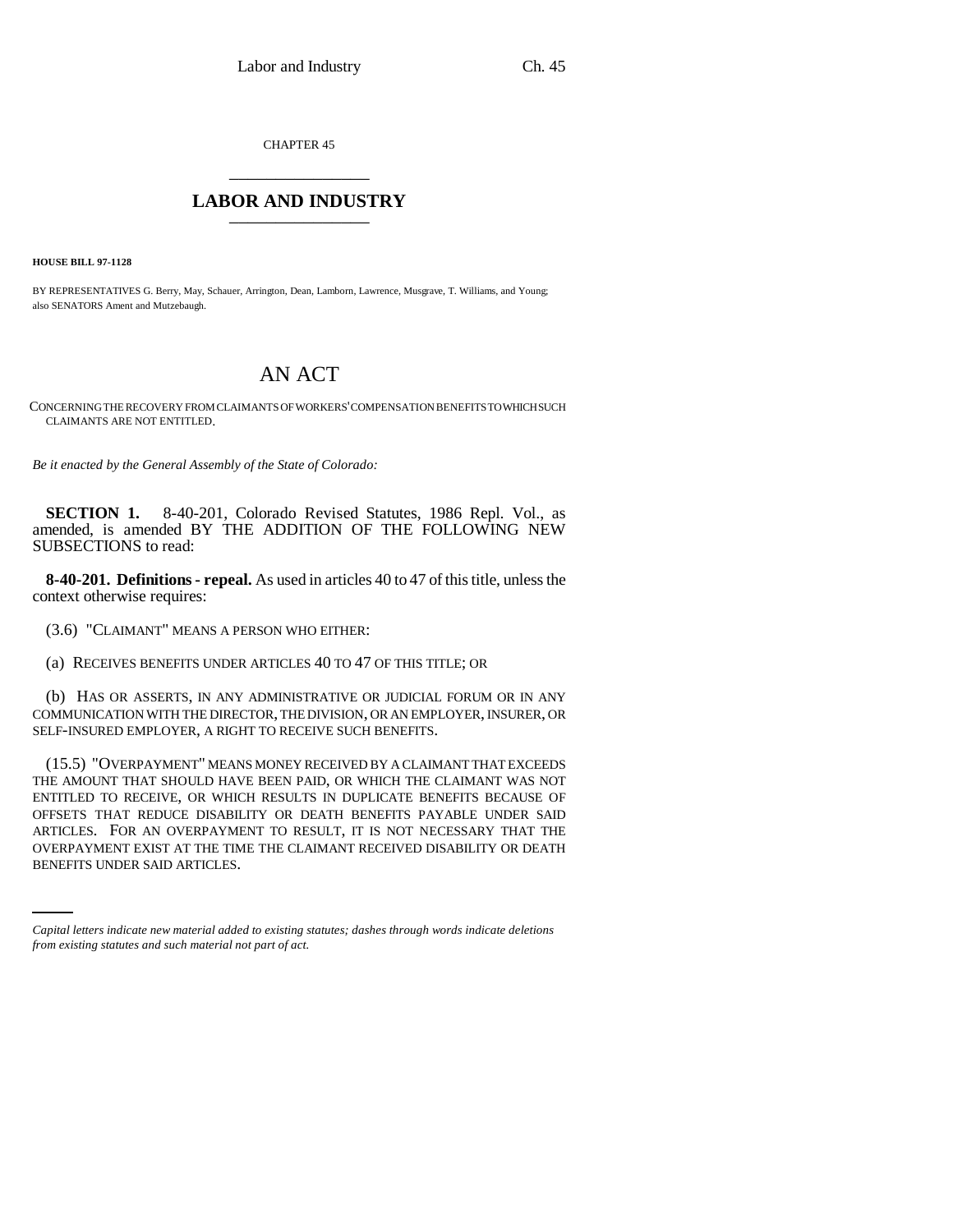**SECTION 2.** Article 42 of title 8, Colorado Revised Statutes, 1986 Repl. Vol., as amended, is amended BY THE ADDITION OF A NEW SECTION to read:

**8-42-113.5. Recovery of overpayments - notice required.** (1) IF A CLAIMANT HAS RECEIVED AN AWARD FOR THE PAYMENT OF DISABILITY BENEFITS OR A DEATH BENEFIT UNDER ARTICLES 40 TO 47 OF THIS TITLE AND ALSO RECEIVES ANY PAYMENT, AWARD, OR ENTITLEMENT TO BENEFITS UNDER THE FEDERAL OLD-AGE, SURVIVORS, AND DISABILITY INSURANCE ACT, AN EMPLOYER-PAID RETIREMENT BENEFIT PLAN, OR ANY OTHER PLAN, PROGRAM, OR SOURCE FOR WHICH THE ORIGINAL DISABILITY BENEFITS OR DEATH BENEFIT IS REQUIRED TO BE REDUCED PURSUANT TO SAID ARTICLES, BUT WHICH WERE NOT REFLECTED IN THE CALCULATION OF SUCH DISABILITY BENEFITS OR DEATH BENEFIT:

(a) WITHIN TWENTY CALENDAR DAYS AFTER LEARNING OF SUCH PAYMENT, AWARD, OR ENTITLEMENT, THE CLAIMANT, OR THE LEGAL REPRESENTATIVE OF A CLAIMANT WHO IS A MINOR, SHALL GIVE WRITTEN NOTICE OF THE PAYMENT, AWARD, OR ENTITLEMENT TO THE EMPLOYER OR, IF THE EMPLOYER IS INSURED, TO THE EMPLOYER'S INSURER. IF THE CLAIMANT OR LEGAL REPRESENTATIVE GIVES SUCH NOTICE, ANY OVERPAYMENT THAT RESULTED FROM THE FAILURE TO MAKE THE APPROPRIATE REDUCTION IN THE ORIGINAL CALCULATION OF SUCH DISABILITY BENEFITS OR DEATH BENEFIT SHALL BE RECOVERED BY THE EMPLOYER OR INSURER IN INSTALLMENTS AT THE SAME RATE AS, OR A LOWER RATE THAN, THE RATE AT WHICH THE OVERPAYMENTS WERE MADE. SUCH RECOVERY SHALL REDUCE THE DISABILITY BENEFITS OR DEATH BENEFIT PAYABLE AFTER ALL OTHER APPLICABLE REDUCTIONS HAVE BEEN MADE.

(b) IF THE CLAIMANT OR LEGAL REPRESENTATIVE OF A CLAIMANT WHO IS A MINOR WAS RECEIVING BENEFITS IN EXCESS OF THE AMOUNTS THAT SHOULD HAVE BEEN PAID UNDER ARTICLES 40 TO 47 OF THIS TITLE AND FAILED TO GIVE THE NOTICE REQUIRED BY PARAGRAPH (a) OF THIS SUBSECTION (1), THE EMPLOYER OR INSURER IS AUTHORIZED TO CEASE ALL DISABILITY OR DEATH BENEFIT PAYMENTS IMMEDIATELY UNTIL THE OVERPAYMENTS HAVE BEEN RECOVERED IN FULL.

(c) IF FOR ANY REASON RECOVERY OF OVERPAYMENTS AS CONTEMPLATED IN PARAGRAPH (a) OR (b) OF THIS SUBSECTION (1) IS NOT PRACTICABLE, THE EMPLOYER OR INSURER IS AUTHORIZED TO SEEK AN ORDER FOR REPAYMENT.

(d) WHEN AN OVERPAYMENT IS REPAID TO THE INSURER, THE INSURER SHALL CREDIT THE LOSSES ON THE CLAIM AND REPORT THE CORRECTED LOSSES TO THE INSURANCE RATING ORGANIZATION ON THE NEXT SCHEDULED REPORT FOR PURPOSES OF THE EMPLOYER'S EXPERIENCE MODIFICATION.

**SECTION 3.** 8-43-203 (1), Colorado Revised Statutes, 1986 Repl. Vol., as amended, is amended to read:

**8-43-203. Notice concerning liability - notice to claimant.** (1) (a) The employer or, if insured, the employer's insurance carrier shall notify in writing the division and the injured employee or, if deceased, the decedent's dependents within twenty days after notice or knowledge of an injury to an employee which disables said employee for more than three shifts or three calendar days or results in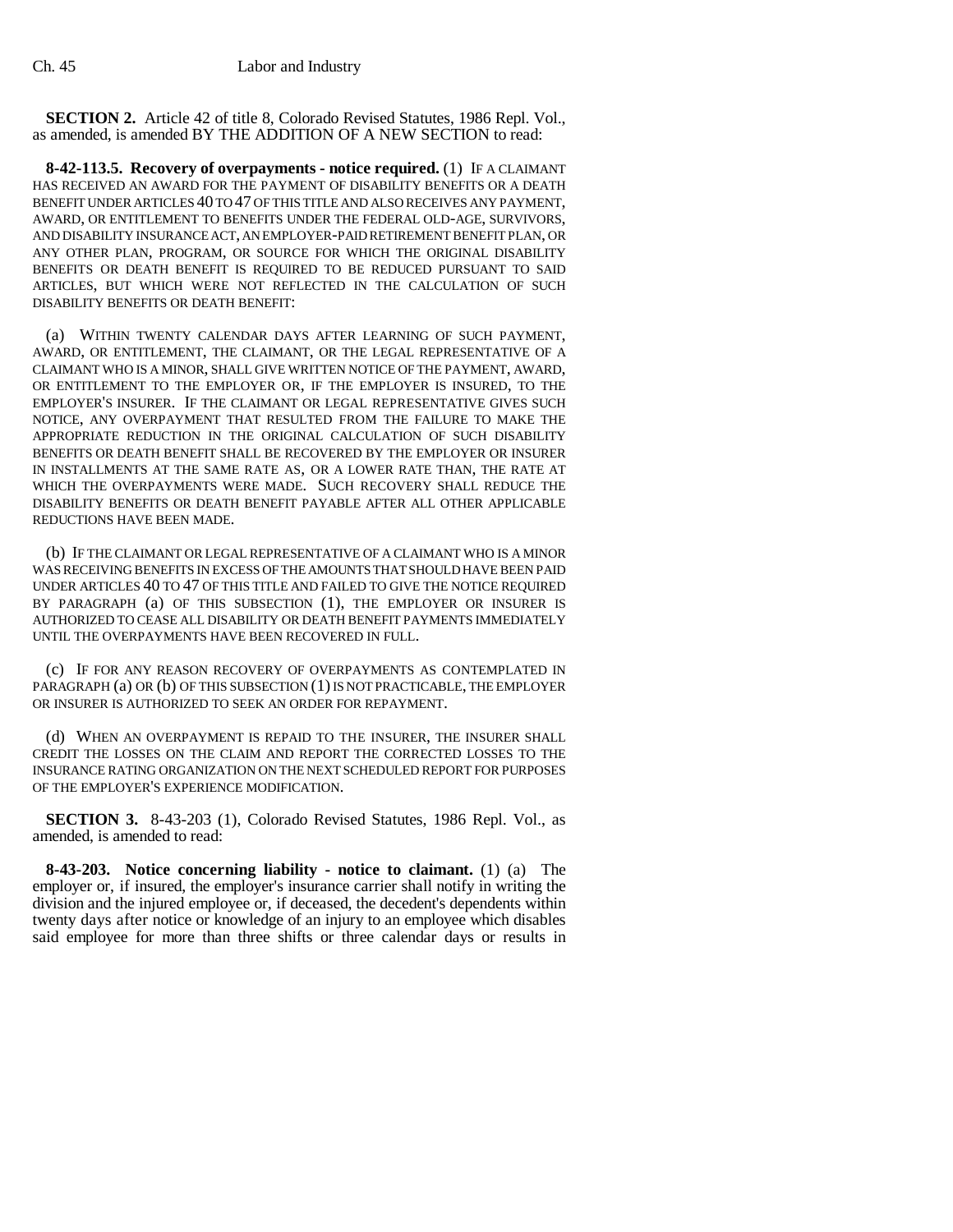Labor and Industry Ch. 45

permanent physical impairment or death of said employee, whether liability is admitted or contested; but, for the purpose of this section, any knowledge on the part of the employer, if insured, is not knowledge on the part of the insurance carrier. If the insurance carrier or self-insured employer denies liability for the claim, the claimant may request an expedited hearing on the issue of compensability if the application therefor is filed within forty-five days of the date of mailing of the notice of contest. The director shall set any such expedited matter for hearing within forty days of the date of the application, when the issue is liability for the disease or injury. The time schedule for such an expedited hearing is subject to the extensions set forth in section 8-43-209. If a claimant elects not to request an expedited hearing pursuant to this subsection (1), the time schedule for hearing the matter shall be as set forth in section 8-43-209. Where the employer's report of injury shows that the employee is temporarily disabled for three days or less and medical attention as provided by section 8-42-101, if required, has been afforded at the expense of the employer or the insurance carrier, then no admission or denial of liability need be filed until the employer or, if insured, the employer's insurance carrier has knowledge of or notice of claim for compensation benefits and then within twenty days from the date of such knowledge or notice.

(b) THE WRITTEN NOTICE GIVEN PURSUANT TO THIS SUBSECTION (1) SHALL INCLUDE A SPECIFIC REFERENCE TO THE CLAIMANT'S OBLIGATIONS UNDER SECTION 8-42-113.5.

**SECTION 4.** 8-43-207 (1), Colorado Revised Statutes, 1986 Repl. Vol., as amended, is amended BY THE ADDITION OF A NEW PARAGRAPH to read:

**8-43-207. Hearings.** (1) Hearings shall be held to determine any controversy concerning any issue arising under articles 40 to 47 of this title. In connection with hearings, the director and administrative law judges are empowered to:

(q) REQUIRE REPAYMENT OF OVERPAYMENTS.

**SECTION 5.** 8-43-303 (1) and (2) (a), Colorado Revised Statutes, 1986 Repl. Vol., as amended, are amended to read:

**8-43-303. Reopening.** (1) At any time within six years from AFTER the date of injury, the director or an administrative law judge may, after notice to all parties, review and reopen any award on the ground of FRAUD, AN OVERPAYMENT, an error, a mistake, or a change in condition, except for those settlements entered into pursuant to section 8-43-204 in which the claimant waived all right to reopen an award; but a settlement may be reopened at any time on the ground of fraud or mutual mistake of material fact. UPON A PRIMA FACIE SHOWING THAT THE CLAIMANT RECEIVED OVERPAYMENTS, THE AWARD SHALL BE REOPENED SOLELY AS TO OVERPAYMENTS AND REPAYMENT SHALL BE ORDERED. IN CASES INVOLVING THE CIRCUMSTANCES DESCRIBED IN SECTION 8-42-113.5, RECOVERY OF OVERPAYMENTS SHALL BE ORDERED IN ACCORDANCE WITH SAID SECTION. If an award is reopened ON GROUNDS OF AN ERROR, A MISTAKE, OR A CHANGE IN CONDITION, compensation and medical benefits previously ordered may be ended, diminished, maintained, or increased. No such reopening shall affect the earlier award as to moneys already paid EXCEPT IN CASES OF FRAUD OR OVERPAYMENT. Any order entered under this subsection (1) shall be subject to review in the same manner as other orders.